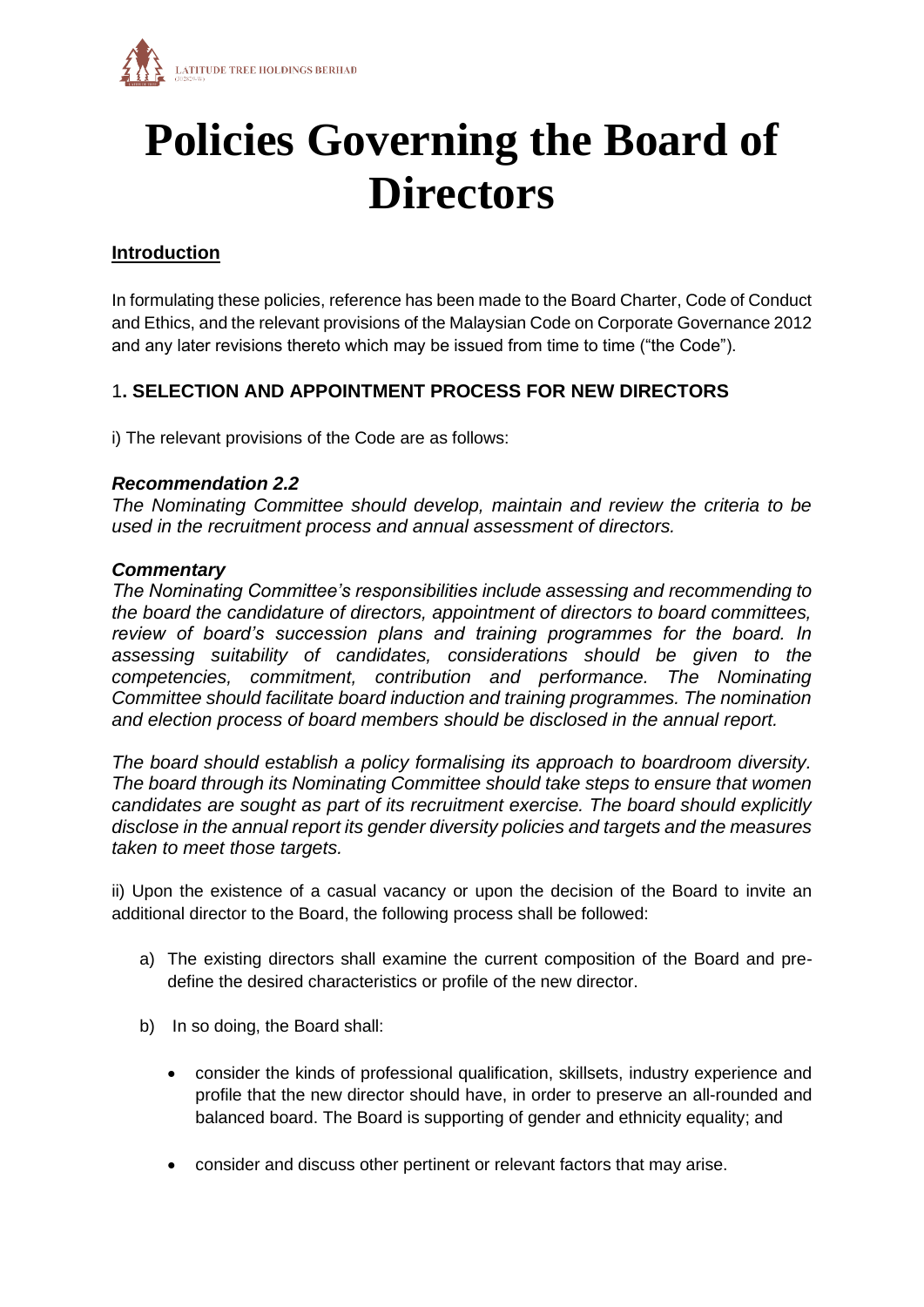

- c) The existing directors may then propose the name of any potential candidate to the Chairman of the Board, from:
	- their own personal contacts; and/or
	- a registry of directors, such as that maintained by the NAM Institute for the Empowerment of Women Malaysia (NIEW) at [http://www.wcdregistry.com,](http://www.wcdregistry.com/) or the Malaysian Alliance of Corporate Directors at [http://www.macd.org.my.](http://www.macd.org.my/)
- d) The Chairman of the Board shall, within a specified timeframe, disclose the names of the potential candidates that have been nominated, to all Board members.
- e) The board members shall then decide to whom the invitation should be issued, based on its consideration of the relevant factors.
- f) The Chairman of the Board or any individual director may approach the potential candidate to gauge his/her interest in being appointed to the Board of the Company.
- g) If the potential candidate indicates his agreement to be appointed to the Board of the Company, the Chairman of the Board or any individual director shall communicate the same to the other directors and the Company Secretary.
- h) The Company Secretary shall then prepare the necessary documentation which shall include:
	- a letter of appointment addressed to the new director setting out the terms of the appointment and the expected time commitment required from him/her;
	- the relevant company forms; and
	- announcement templates to enable the Company to make the necessary announcements to Bursa.

## **2. ASSESSMENT OF INDEPENDENCE**

i) The relevant provisions of the Code are as follows:

#### *Recommendation 3.1*

*The board should undertake an assessment of its independent directors annually.* 

## *Commentary*

*Independent directors bring independent and objective judgment to the board and this mitigates risks arising from conflict of interest or undue influence from interested parties. The existence of independent directors on the board by itself does not ensure the exercise of independent and objective judgment as independent judgment can be compromised by, amongst others, familiarity or close relationship with other board members.* 

*Therefore, it is important for the board to undertake an annual assessment of the independence of its independent directors. When assessing independence, the board should*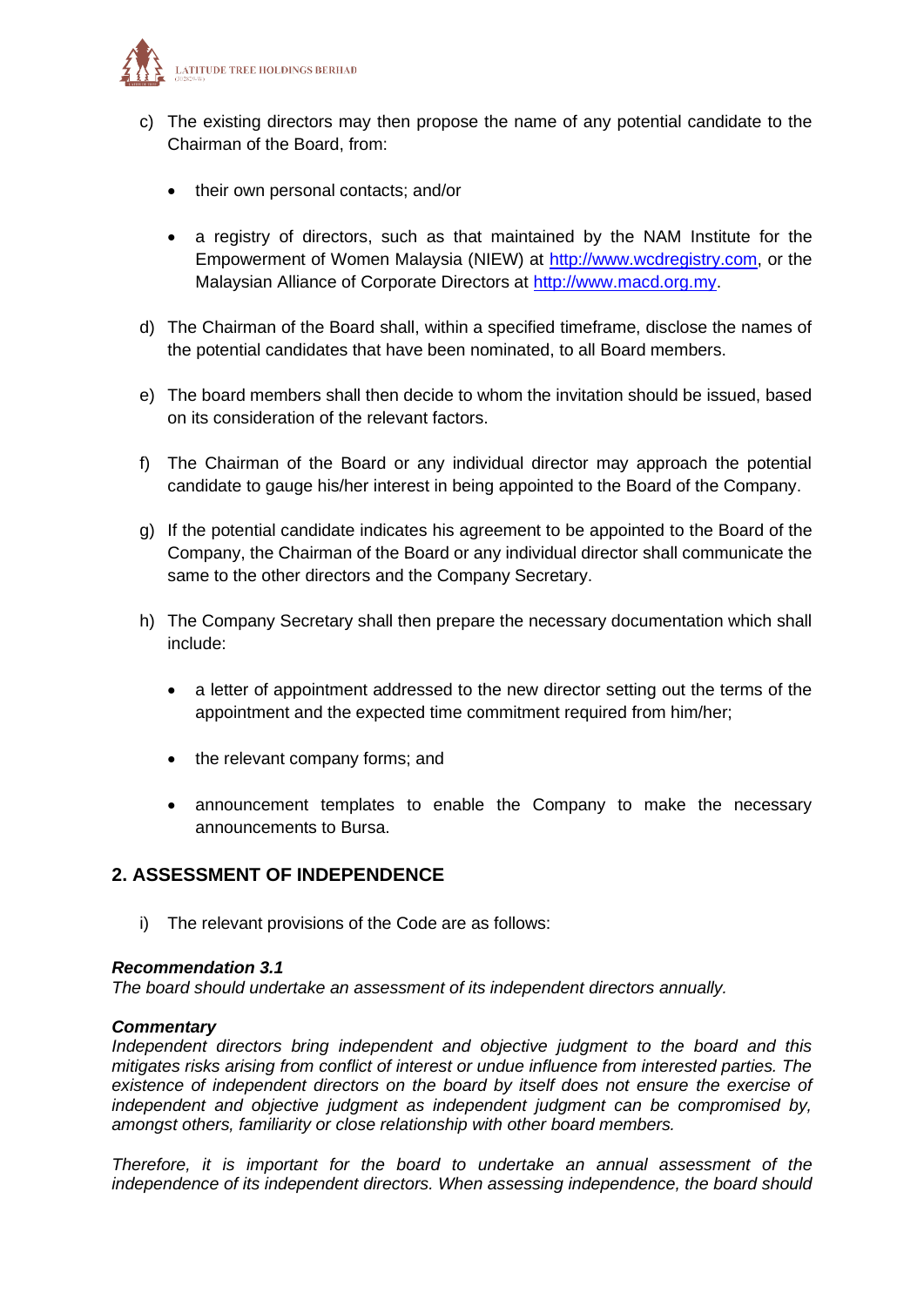

*focus beyond the independent director's background, economic and family relationships and consider whether the independent director can continue to bring independent and objective judgment to board deliberations.* 

*The Nominating Committee should develop the criteria to assess independence. The board should apply these criteria upon admission, annually and when any new interest or relationship develops. The board should disclose that it has conducted such assessment in the annual report and in any notice convening a general meeting for the appointment and re-appointment of independent directors.*

i) The Board has developed the following criteria for the assessment of initial and ongoing independence, based on the definition set out pursuant to the Main Market Listing Requirements ("MMLR"):

## **Criteria**

- An Independent Director means a director who is independent of management and free from any business or other relationship which could interfere with the exercise of independent judgement or the ability to act in the best interests of an applicant or a listed issuer.
- An independent director is one who
	- a) is not an executive director of the applicant, listed issuer or any related corporation of such applicant or listed issuer (each corporation is referred to as "said Corporation");
	- b) has not been within the last 2 years and is not an officer (except as a non-executive director) of the said Corporation;
	- c) is not a major shareholder the said Corporation;
	- d) is not a family member of any executive director, officer or major shareholder of the said Corporation;
	- e) is not acting as a nominee or representative of any executive director or major shareholder of the said Corporation;
	- f) has not been engaged as an adviser by the said Corporation under such circumstances as prescribed by the Exchange or is not presently a partner, director (except as an independent director) or major shareholder, as the case may be, of a firm or corporation which provides professional advisory services to the said Corporation under such circumstances as prescribed by the Exchange; or
	- g) has not engaged in any transaction with the said Corporation under such circumstances as prescribed by the Exchange or is not presently a partner, director or major shareholder, as the case may be, of a firm or corporation (other than subsidiaries of the applicant or listed issuer) which has engaged in any transaction with the said Corporation under such circumstances as prescribed by the Exchange.
- ii) The aforesaid criteria shall be applied by the Board in the following instances:
	- admission of a new independent director
	- annually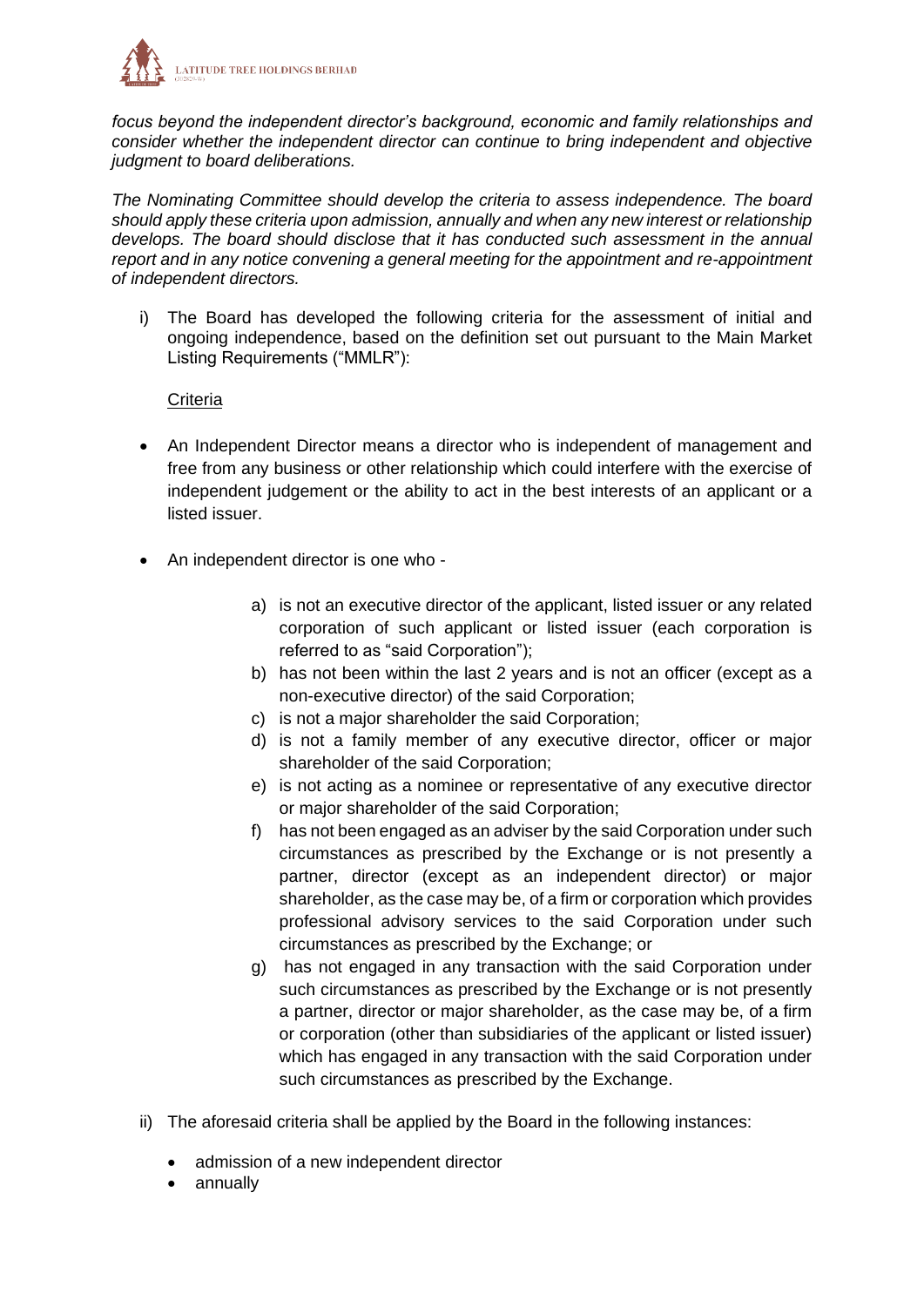

- as and when a new interest or relationship develops.
- iii) In applying the above criteria, the Board must give effect to the spirit, intention and purpose of the said definitions. If a person does not fall within any of paragraphs (a) to (g) of the said definition, it does not mean that the person will automatically qualify to be an independent director. The director concerned as well as the board of directors of the applicant or listed corporation must still apply the test of whether the said director is able to exercise independent judgment and act in the best interests of the applicant or listed corporation as set out in the said definition.
- iv) On an annual basis, each individual director shall submit to the Board, a declaration of ongoing independence based on the provisions of the MMLR. See Appendix A for the sample declaration form.

## **3. INDUCTION PROGRAMMES FOR NEW DIRECTORS**

i) The relevant provisions of the Code are as follows:

## *Recommendation 3.2, Principle 3 Commentary*

*…[ ]…The Nominating Committee should facilitate board induction and training programmes. The nomination and election process of board members should be disclosed in the annual report.* 

A new director shall, upon acceptance of his appointment to the Board, be enrolled in an induction programme whereby:

- i. The Chairman of the Board briefs him/her on his/her responsibilities as a whole;
- ii. The Managing Director and Executive Directors brief him/her on the Company's:
- a) mission and vision;
- b) business;
- c) operations;
- d) financial position; and
- e) organizational structure.

iii. The Company Secretary briefs him/her on the relevant regulatory and company secretarial matters, and furnishes him/her with a copy of the Board Charter and the Code of Conduct.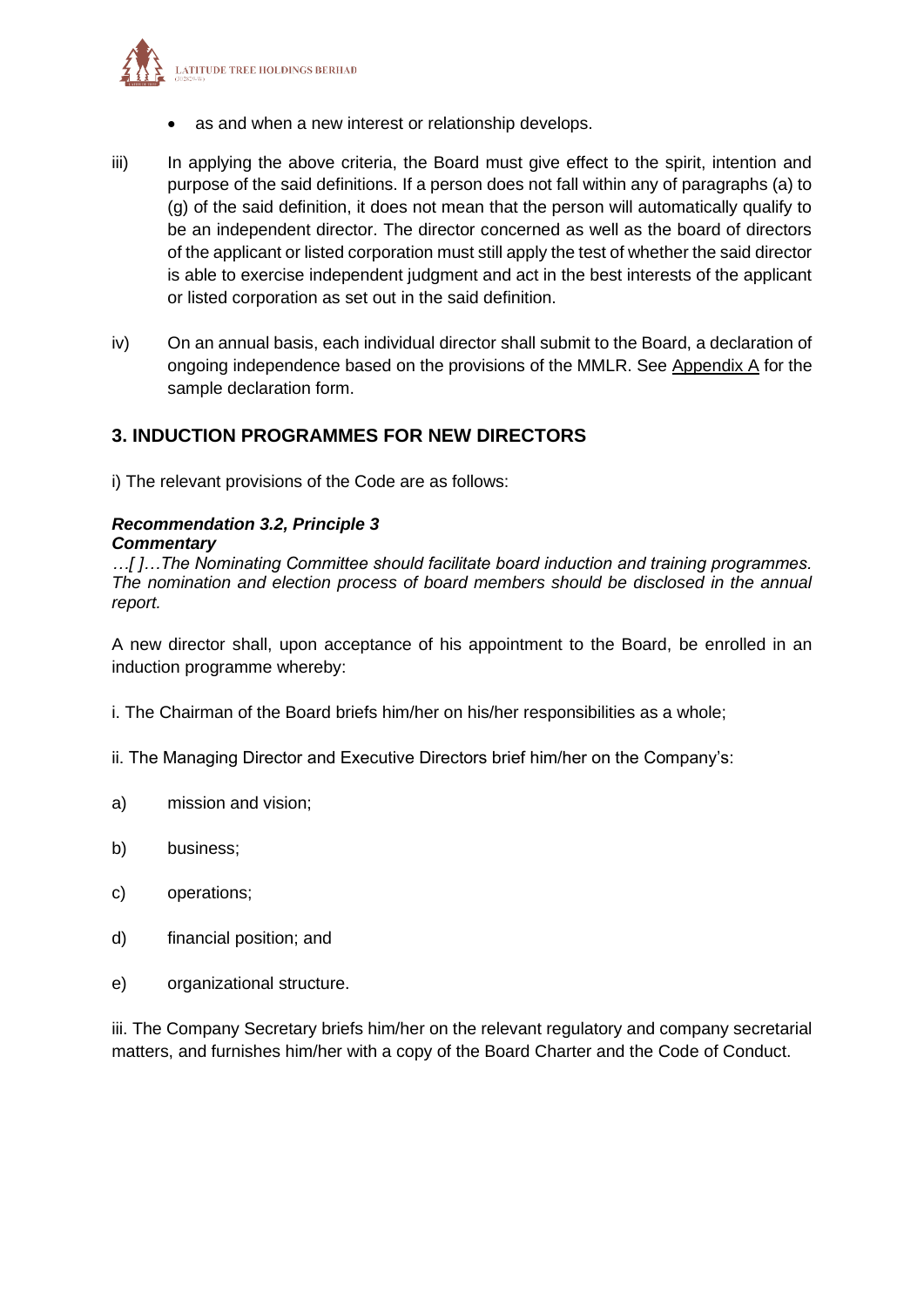

## **4. TRAINING AND CONTINUING EDUCATION PROGRAMMES FOR DIRECTORS**

#### Introduction:

a) Recommendation 4.2, Principle 4 of the Code states as follows:

*The board should ensure its members have access to appropriate continuing education programmes. In a dynamic and complex business environment, it is imperative that directors devote sufficient time to update their knowledge and enhance their skills through appropriate continuing education programmes and life-long learning. This will enable directors to sustain their active participation in board deliberations.* 

b) In implementing the above, the Company shall facilitate the attendance of any training programme, course or seminar by any director, for the purposes of continuing education and training. There are two (2) mechanisms shall be applicable in the above connection:

## **-On the recommendation of the Nomination Committee ("NC")**

- o The NC shall periodically conduct a training needs analysis on behalf of the Board.
- o In so doing, the NC shall have regard to the results of performance appraisals and other relevant considerations, in assessing whether any of the directors should undergo any specific type of training and if so, in what areas.
- $\circ$  In the event the NC wishes to recommend a particular area of training for a particular director, the NC shall communicate with the director concerned.
- o A suitable training programme/course/seminar for the above purposes may then be identified, either by the NC or by the director concerned.
- o The Company shall make the necessary arrangements for the director to attend the training, including payment of registration fees and other matters.

#### **-At the request of any director**

- o Any director may identify a training programme/course/seminar which he/she believes would be relevant to his/her continuing education and professional development, and notify the Company accordingly.
- o The Company shall make the necessary arrangements for the director to attend the training, including payment of registration fees and other matters.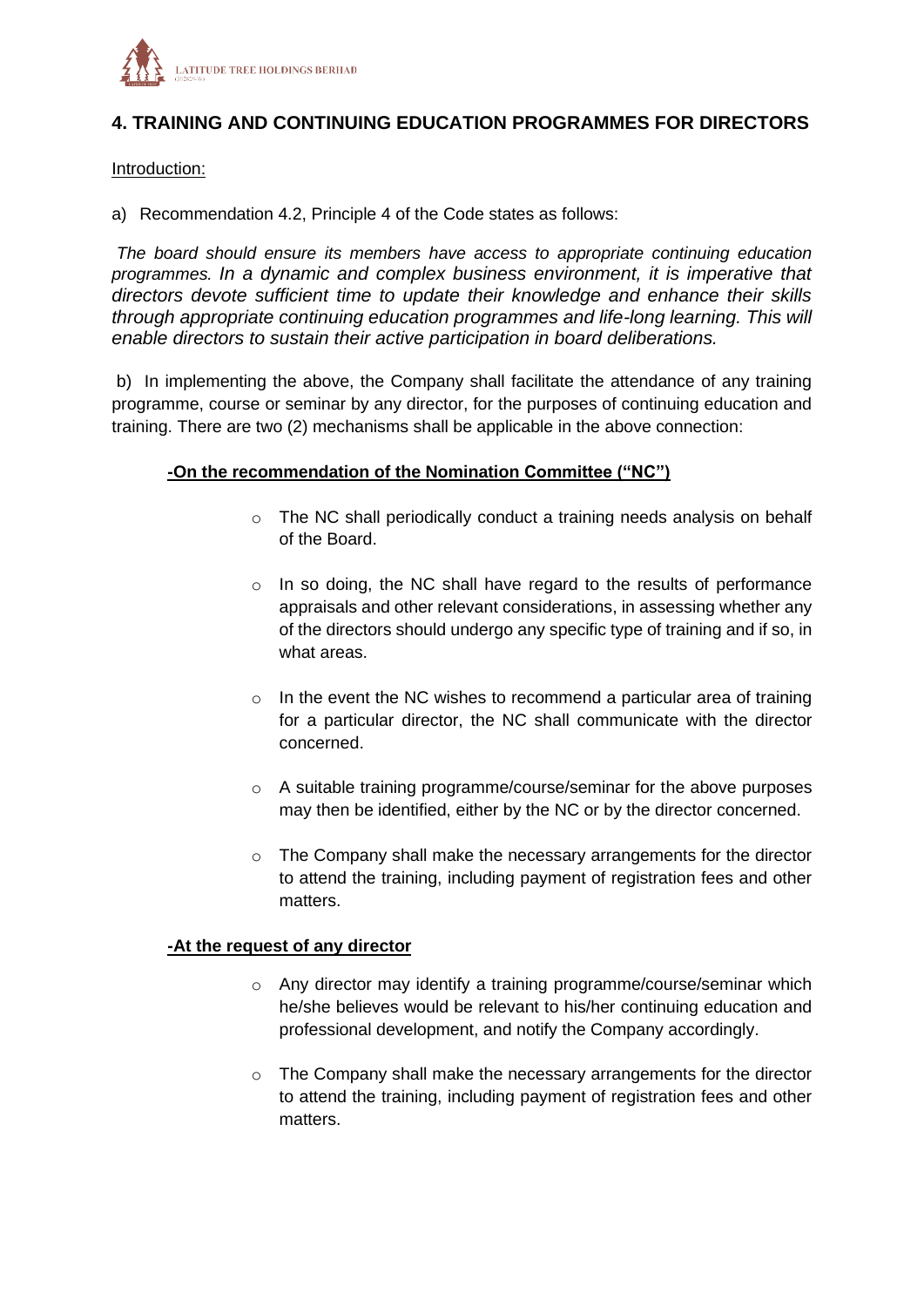

## **5. ACCEPTANCE OF NEW DIRECTORSHIPS**

## Introduction

In accordance with Recommendation 4.1 Principle 4 of the Malaysian Code on Corporate Governance 2012, the following set of procedures governs the acceptance of a new directorship whether of a private limited or public listed company, by any director of the Company ("Proposed Directorship").

#### *Recommendation 4.1*

*The board should set out expectations on time commitment for its members and protocols for accepting new directorships.* 

#### *Commentary*

*Directors should devote sufficient time to carry out their responsibilities. The board should obtain this commitment from its members at the time of appointment. Directors should notify the chairman before accepting any new directorship. The notification should include an indication of time that will be spent on the new appointment.* 

1. Prior to the acceptance of a Proposed Directorship, a director shall notify the Chairman of the Board of Directors of the Company, of the following matters:

- a) his/her intention to accept the Proposed Directorship;
- b) an indication of time that will be spent on the Proposed Directorship;
- c) his/her confirmation that he/she does not already sit on the Boards of five (5) public listed companies.
- 2. The Chairman of the Board shall consider the notification, and, taking into account;
- a) the existing number of boards of public and private limited companies on which the Director currently sits;
- b) the Director's current workload in relation to the number of Board committees of the Company on which he/she sits; and
- c) any other factor that the Chairman of the Board may deem relevant;

the Chairman of the Board may agree or disagree to the Proposed Directorship.

3. In the event the Chairman of the Board agrees to the Proposed Directorship, the Director shall immediately notify the Company Secretary of the necessary details, and the Company Secretary shall prepare the necessary documentation including the requisite company forms.

4. In the event the Chairman of the Board does not agree to the Proposed Directorship for any reason, the matter shall be tabled before the Board as a whole for further discussion at the next meeting of the Board of Directors.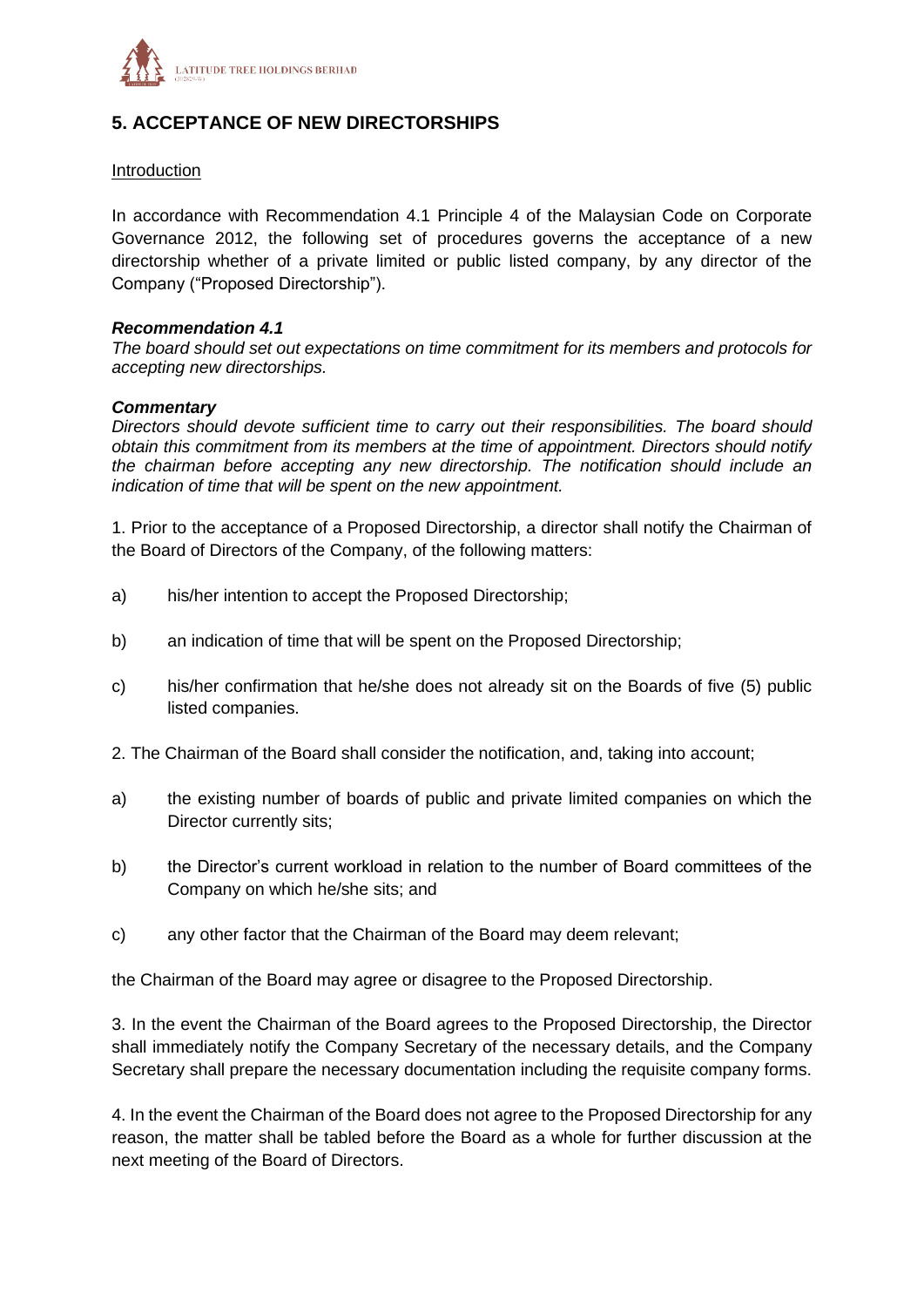

## **6. REMUNERATION OF NON-EXECUTIVE AND INDEPENDENT DIRECTORS**

#### Introduction

*In accordance with Recommendation 2.2 and 2.3 of Principle 2 of the Malaysian Code on Corporate Governance, the Board should develop, maintain and review:*

*a) the criteria to be used in the …[ ]…annual assessment of directors; and* 

*b) transparent policies and procedures governing remuneration in order to attract, retain and motivate directors.* 

- **A. Policies governing the annual assessment and remuneration of Non-Executive Directors**
- Each director undertakes a performance appraisal on himself individually, and on the Board as a whole, on an annual basis.
- Once completed, the appraisal forms are forwarded to the Company Secretary and the results are tabulated. The tabulated results are then forwarded to the Chairman of the Board.
- The performance appraisal covers, *inter alia*, the following:
	- a) The director's will and ability to critically challenge board decisions and to ask the right questions, where needed;
	- b) The director's character, and integrity levels when dealing with potential conflict of interest situations;
	- c) The director's level of commitment and willingness to carry out due diligence activities where needed; and
	- d) The director's confidence and ability to stand up and defend a position that he/she believes in.
- At the point of appointment to the Board or on a yearly basis once the director has been appointed, a recommendation pertaining to the Directors' fee is made by the Senior Management of the Company, to the RC.
- The recommendation is made based on (i) the amount of time commitment the Director concerned channels towards the Company; (ii) the expertise and skills that the Director concerned brings to the Board; (iii) the business strategy and long-term objectives of the Company, and (iii) the number of Board Committees that the Director in question sits on, as well as in what capacity (ie. Chairman, or ordinary member).
- The RC then considers the proposed figure, against its own independent reassessment of the factors listed above.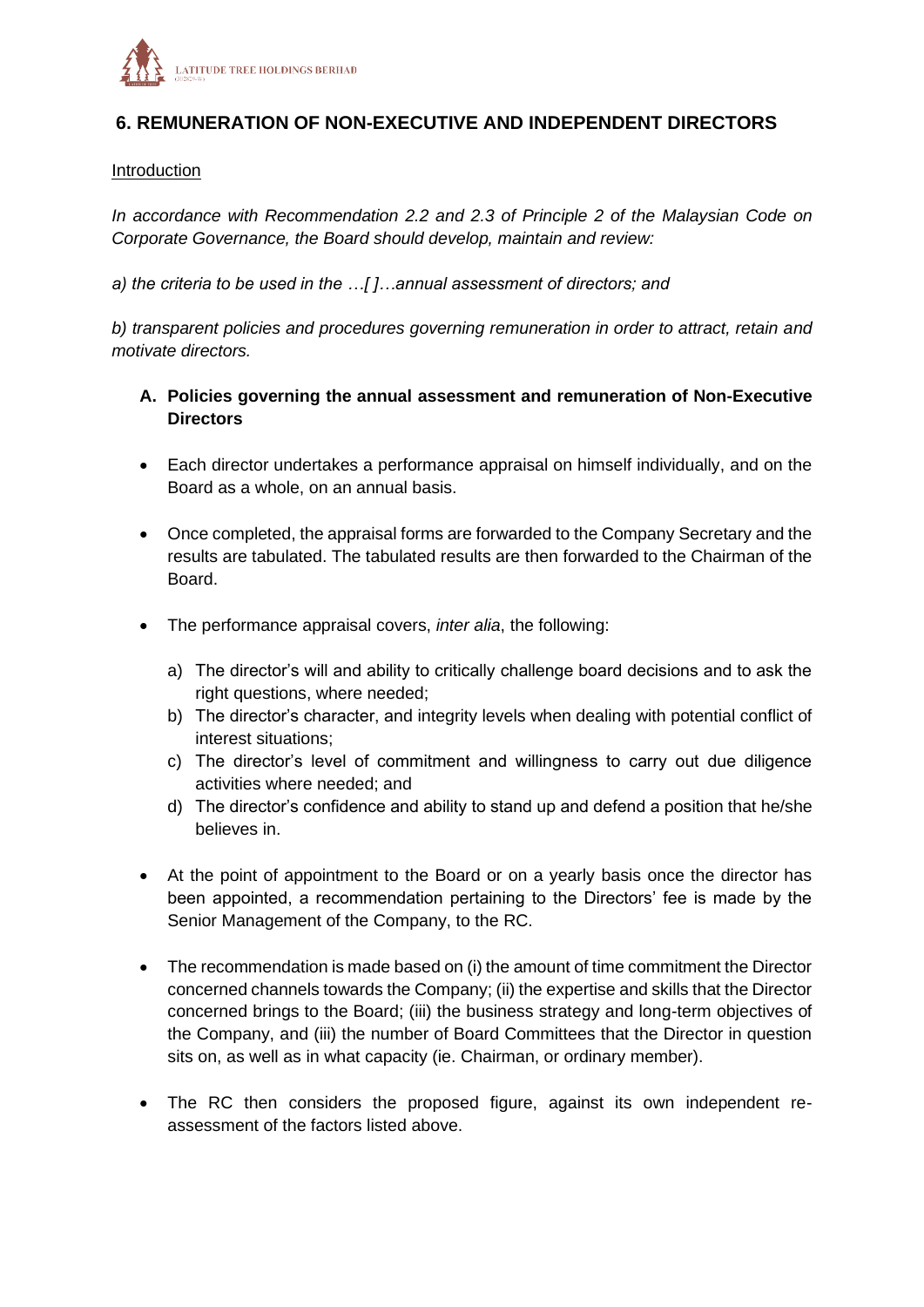

- In the event the RC is in agreement with Senior Management on the proposed figure, the RC recommends the figure to the Board for approval.
- The Chairman of the Board will also take into consideration, the performance of the said Director as reflected in the individual and collective performance appraisals undertaken by the Board as a whole and each director respectively.
- Once approved by the Board, the figure is recorded, and the approval of shareholders is obtained at the next AGM of the Company.
- Meeting allowances for Independent Directors shall include all transportation and accommodation costs incurred in connection with attending board and board committee meetings.

## *Note : No Director shall participate in any discussion on his/her own remuneration.*

## **B. Policies governing the annual assessment and remuneration of Executive Directors**

- The Executive Director undertake a self-appraisal on an individual basis, once a year. The results are forwarded to the Managing Director, who reviews and comments on the same. The results and the Managing Director's comments, are then forwarded to the Chairman of the Board.
- The Managing Director also undertakes a self-appraisal, once a year. Once completed, the appraisal forms are forwarded to the Company Secretary and the results are tabulated. The tabulated results are then forwarded to the Chairman of the Board.
- The Chairman of the Board then reviews the results and considers whether the current remuneration package of the Executive Directors (whether under a Service Contract or an Employment Contract) should be revised or retained at status quo.
- The remuneration package of the Executive Director concerned is then tabled for approval of the RC and subsequently, the Board. At Board level, the Chairman of the Board makes such observations or comments as he/she may deem fit.

## **7. APPOINTMENT AND REMUNERATION OF SENIOR MANAGERS**

## **a). Definition of Senior Manager**

In accordance with the guidelines pursuant to Item 3.11 of the Frequently Asked Questions on the Malaysian Code on Corporate Governance (Revised February 2018**)** issued by the Securities Commission at [https://www.sc.com.my/wp](https://www.sc.com.my/wp-content/uploads/eng/html/cg/mccg_faq_180214.pdf)[content/uploads/eng/html/cg/mccg\\_faq\\_180214.pdf,](https://www.sc.com.my/wp-content/uploads/eng/html/cg/mccg_faq_180214.pdf) the Board has adopted the definition of a Senior Manager as follows: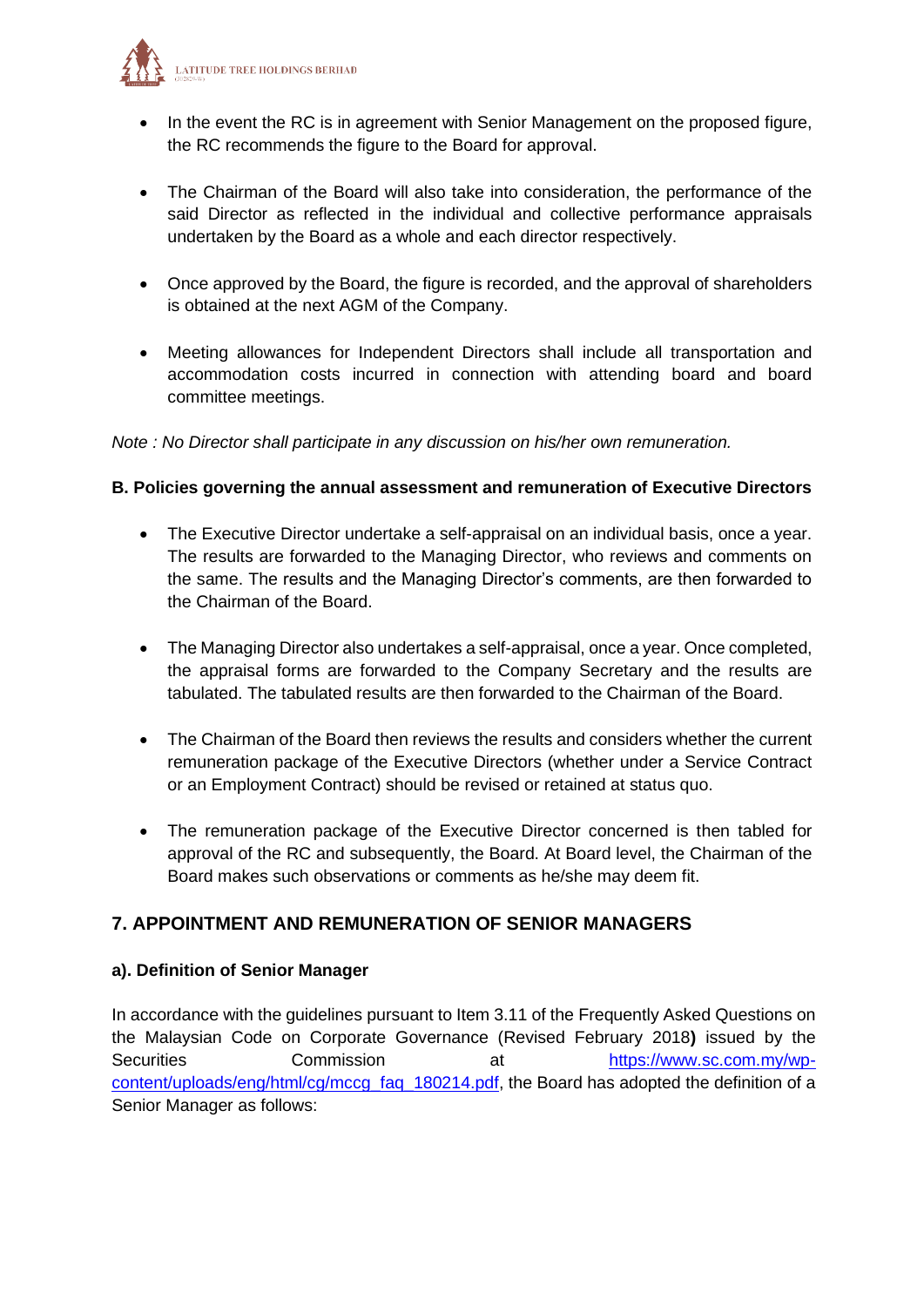

*3.11 The top 5 senior management should refer to the top 5 highest paid senior management members. This means that there are 2 criteria to be fulfilled for purposes of determining the top 5 senior management in Practice 7.2 as follows:*

*a) First, the person must be a senior management member ie. one who generally holds the highest level of management responsibility and decision-making authority within the listed company. This would typically include the CEO (who is not a director) the other C-suites or persons directly reporting to the CEO; and*

*b) Such person must be the highest paid. This criterion is useful as it provides the listed company with some objectivity and certainty in determining who the affected senior management members are for purposes of applying the Practice.* 

## **b). Appointment of Senior Managers**

1) Senior Managers shall be appointed according to, *inter alia*, the following criteria:

- a) Number of years' working experience;
- b) Number of years' working experience in the Company/Group;
- c) Qualifications;
- d) Specific skillsets and areas of expertise, especially in the areas of the Company's specific business operations;
- e) Work ethic;
- f) Aptitude;
- g) Leadership skills;
- h) Ability to lead and motivate teams; and
- i) Other ad-hoc criteria to be determined by the Management and the Board of Directors on a case-by-case basis.

2) In selecting and appointing Senior Managers, gender and ethnic diversity should not be the main consideration as the Board is supportive of gender and ethnicity equality.

## **c). Remuneration of Senior Managers**

i) The remuneration of Senior Managers shall be determined by the Executive Directors.

ii) Factors and criteria to be taken into account when determining the remuneration of Senior Managers, or any change to their existing remuneration, by the Executive Directors are, *inter alia*, as follows:

- a) Number of years' working experience;
- b) Number of years' working experience in the Company/Group;
- c) Qualifications;
- d) Specific skillsets and areas of expertise, especially in the areas of the Company's specific business operations;
- e) Work ethic;
- f) Aptitude;
- g) Leadership skills;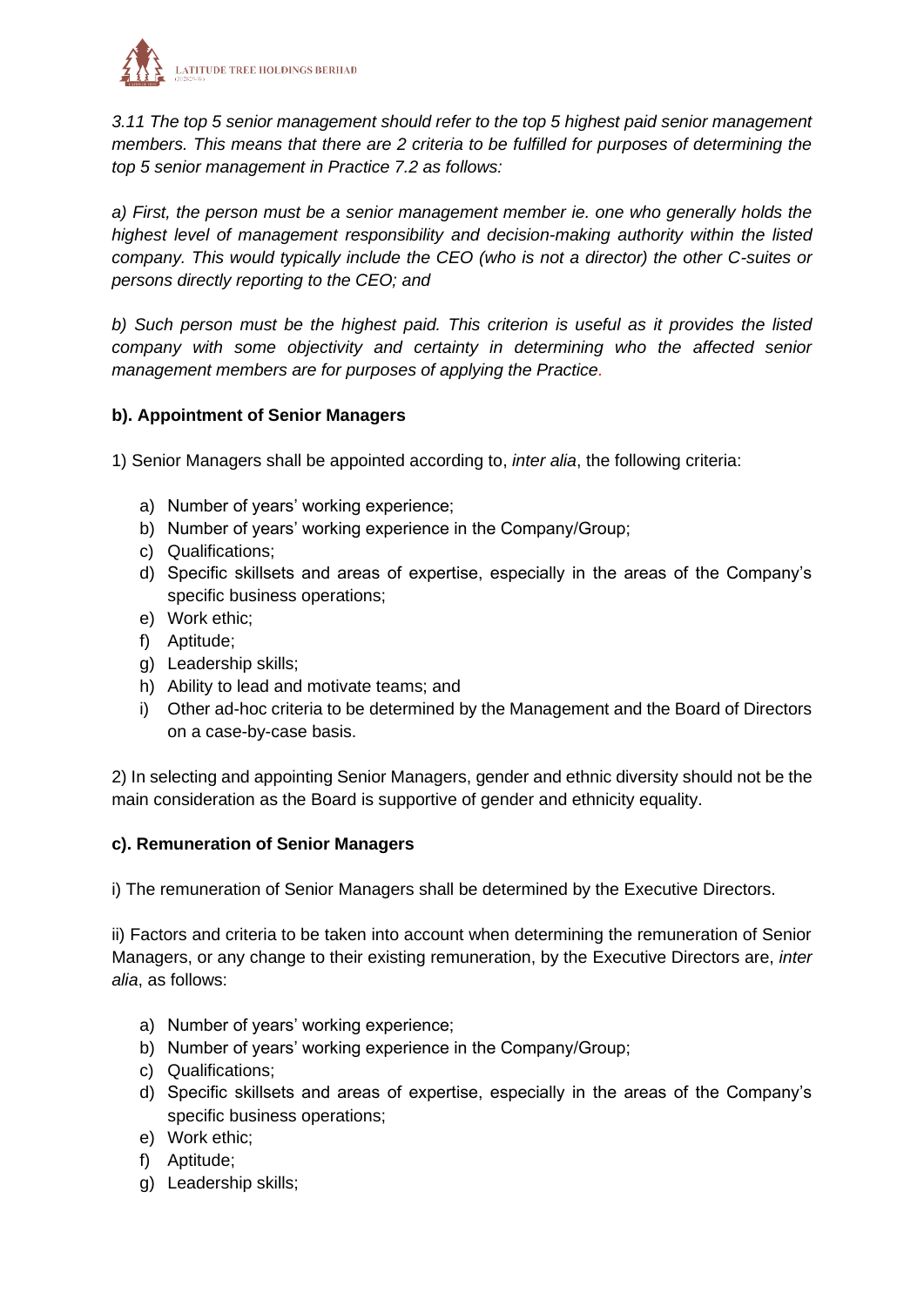

- h) Ability to lead and motivate teams;
- i) The average salary of a similarly-qualified manager in other companies of the same size and in the same industry; and
- j) Other ad-hoc criteria to be determined on a case-by-case basis.

Revised on: 23 September 2021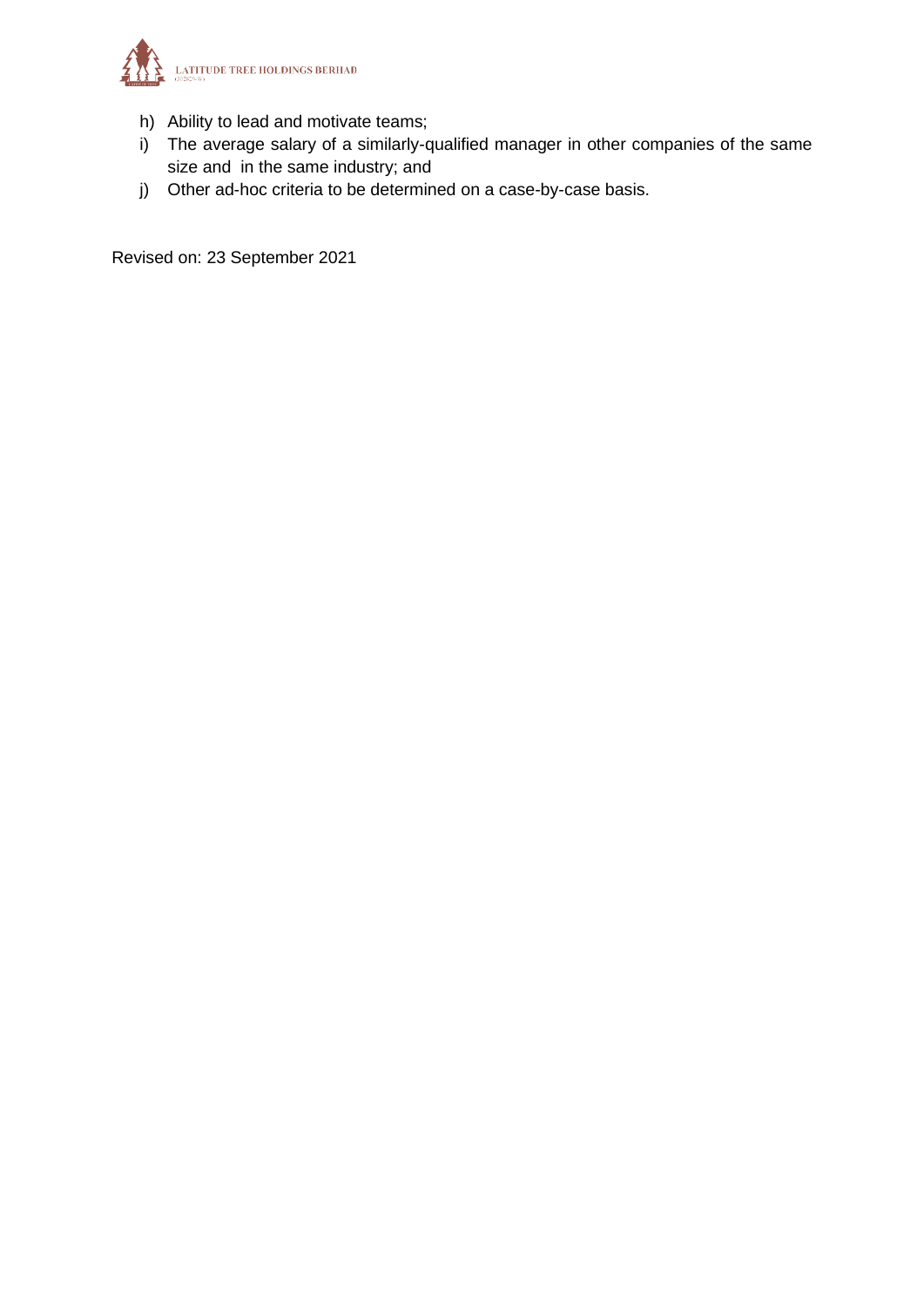

*APPENDIX A : SAMPLE ANNUAL DECLARATION OF CONTINUING INDEPENDENCE*

## **LATITUDE TREE HOLDINGS BERHAD**

(Company No. 302829-W) (Incorporated in Malaysia)

## **ANNUAL DECLARATION OF CONTINUING INDEPENDENCE**

I, the undersigned, hereby declare to the Board of Directors of Latitude Tree Holdings Berhad ("the Company") that at all times during the financial year commencing 1 July  $[$   $]$ ……and ending 30 June [ ], I was and remain to date, an independent director pursuant to the definitions and provisions of the Main Market Listing Requirements and all amendments thereto valid and in effect as at the date of this declaration.

I hereby declare that :

- a) I am not an executive director of the applicant, listed issuer or any related corporation of the Company ;
- b) I have not been within the last 2 years and am not an officer (except as a non-executive director) of the Company;
- c) I am not a major shareholder the Company;
- d) I am not a family member of any executive director, officer or major shareholder of the Company;
- e) I am not acting as a nominee or representative of any executive director or major shareholder of the Company;
- f) I have not been engaged as an adviser by the Company under such circumstances as prescribed by the Exchange or am not presently a partner, director (except as an independent director) or major